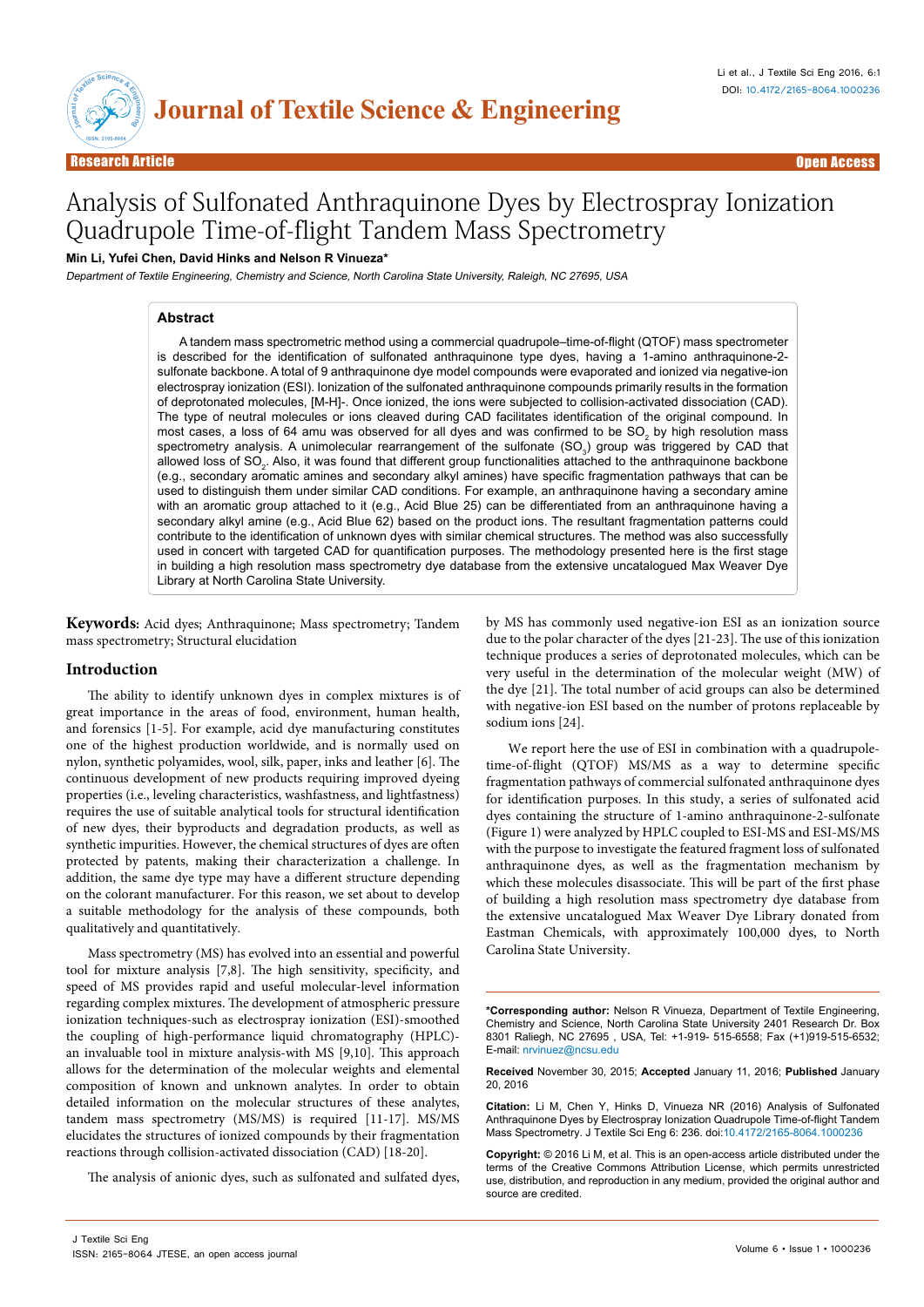

| No. | Name                                      | <b>Manufacturer</b>      | <b>Molecular formula</b>             | <b>MWa</b> |
|-----|-------------------------------------------|--------------------------|--------------------------------------|------------|
| 1   | Acid Blue 25                              | M Dohmen                 | $C_{20}H_{14}N_{2}O_{5}S$ Na         | 416.38     |
| 2   | Acid Blue 45                              | Ciba Geigy               | $C_{11}H_{10}N_{2}O_{10}S_{2}Na_{2}$ | 474.33     |
| 3   | Acid Blue 40                              | M. Dohmen                | $C_{22}H_{16}N_{3}O_{6}S$ Na         | 473.43     |
| 4   | Acid Blue 62                              | <b>Classic Dyestuffs</b> | $C_{20}H_{10}N_{2}O_{6}S$ Na         | 42243      |
| 5   | Acid Blue 129                             | Sigma-Aldrich            | $C_{23}H_{21}N_2O_5SNa$              | 460.48     |
| 6   | Acid Blue 277                             | Ciba Geigy               | $C_{24}H_{23}N_{3}O_{8}S_{2}Na$      | 567.57     |
| 7   | 1-amino anthraguinone-2-<br>sulfonic acid | Sigma-Aldrich            | $C_{14}H_0NO_5S$                     | 303.29     |
| 9   | Sodium anthraguinone-2-<br>sulfonate      | Sigma-Aldrich            | $C_{14}H_{7}O_{6}S$ Na               | 310.26     |

<sup>a</sup>Molecular Weight (MW)

**Table 1:** Sulfonated anthraquinone acid dyes and sulfonated anthraquinone model compounds**.**

# **Materials and Methods**

### **Chemicals**

Methanol and acetonitrile (LC-MS grade) were purchased from Honeywell & Burdick Jackson (Muskegon, MI, USA). The solvents were filtered through 0.22 µm Millipore filters (Whatman, GE Healthcare, UK). Ammonium formate (>99%, HPLC grade, Fluka, Switzerland), formic acid (~98%, MS grade), Sodium anthraquinone-2-sulfonate (**A1**), 1-Amino anthraquinone-2-sulfonic acid (**A2**) and Acid blue 129 were purchased from Sigma Aldrich (St Louis, MO, USA). The acid dyes (Table 1 and Figure 1) were supplied by Ciba Specialty Chemicals, M. Dohmen, and Classic Dyestuffs.

### **Sample preparation**

Standard dye solutions were prepared at 1 mg/mL concentrations in HPLC grade 70:30 (v/v) methanol (MeOH)/ acetonitrile (CH<sub>3</sub>CN). All solutions for analysis were prepared by adding 20 μL of standard dye solution to 980 μL of water (Milli-Q).

### **Instrumentation**

**Liquid chromatography/mass spectrometry (LC/MS)**: The experiments were carried out using an Agilent (Santa Clara, CA)

Accurate Mass 6520 Q-TOF mass spectrometer equipped with an ESI source operating in negative-ion mode ((-)ESI) and coupled with an Aglient 1260 SL HPLC system. The chromatography runs were performed using an Agilent Zorbax Eclipse Plus C<sub>18</sub> column (2.1  $\times$  50 mm, 3.5  $\mu$ m) with a Zorbax Eclipse Plus C<sub>18</sub> narrow bore guard column  $(2.1\times12.5 \text{ µm}, 5 \text{ µm})$ . The mobile phase used for separation consisted of a mixture of 20 mM ammonium formate and 0.01% formic acid in  $H_2O$  (A) and 70:30 MeOH/CH<sub>3</sub>CN (B). The flow rate was 0.5 mL/ min with an injection volume of 3 μL. Negative ESI source parameters were as follows: nebulizer pressure, 35 psi; capillary voltage, 4000 V; drying gas flow, 12 L/min at 350 °C; and fragmentor voltage, 110 V. The instrument was operated in 4 GHz high resoltuion mode. Instrument control, data aquisistion, and analysis were performed using Agilent MassHunter Workstation Acquisition and Agilent MassHunter Qualitative Analysis B.06.00.

Page 2 of 5

**Collision activated dissociation (CAD):** MS/MS experiments were performed on the collision cell (hexapole) of the QTOF by selecting the ion of interest with an isolation width of 1.3 Da (narrow) and colliding the ion with nitrogen gas (99.9995%) with collision energy of 40 V. All fragment ions were guided to the TOF mass analyser for detection.

**Targeted MS/MS QTOF quantitation for acid blue 25:**  Quantitation of Acid Blue 25 (AB25) was achieved by using the fragment ion (m/z 329.0926) abundance generated from the corresponding deprotonated dye molecule. Five calibration solutions of AB25 were prepared (20.0, 40.0, 60.0, 80, and 100.0 µg/mL in 70:30 MeOH/CH<sub>3</sub>CN) for calibration. A solution containing 50.0  $\mu$ g/mL was analyzed by this MS/MS method and validated with a traditional liquid chromatographic method. All experiments were run at least three times for reproducibility purposes.

### **Results**

A total of nine anthraquinone compounds were examined via (-) ESI/MS/MS. Most analytes primarily formed stable deprotonated molecules upon negative-ion ESI when using the 70:30 MeOH/CH<sub>3</sub>CN as the solvent. The deprotonated molecules were subjected to CAD to obtain structural information. High-resolution measurements were carried out to verify the identities of the neutral molecules lost upon fragmentation. A detailed discussion on each of the anthraquinone derivatives studied is provided below.

### **Anthraquinones model compounds**

A1, wasthe simplest anthraquinone derivative studied; it contained a sulfonate group at the 2 position with no other substituents on the aromatic system. Under negative-ion ESI conditions **A1** forms an abundant deprotonated molecule [M-H], which fragments upon CAD by loss of  $SO_2$ -confirmed by exact mass measurements (Table 2) to generate a unique fragment ion with a mass-to-charge ratio (m/z) of 223.0429. The loss of this neutral  $SO_2$  molecule suggested a rearrangement of the sulfonate group  $(SO_3)$ , which is in agreement with previous theoretical [25] and experimental [26] studies on aromatic systems. The fragment ion after the  $SO<sub>3</sub>$  rearrangement is considered a phenoxide anion and is useful for identification of similar structures.

**A2,** having an amino group at the ortho-positon to the sulfonate group, was found to undergo loss of SO $_{\rm 2}$ upon CAD of the deprotonated ion, giving a single fragment ion with m/z 238.0512 (Table 2). This fragment ion also generates a phenoxide anion, which was confirmed by high resolution MS.

In order to understand the fragmentation efficiency of these two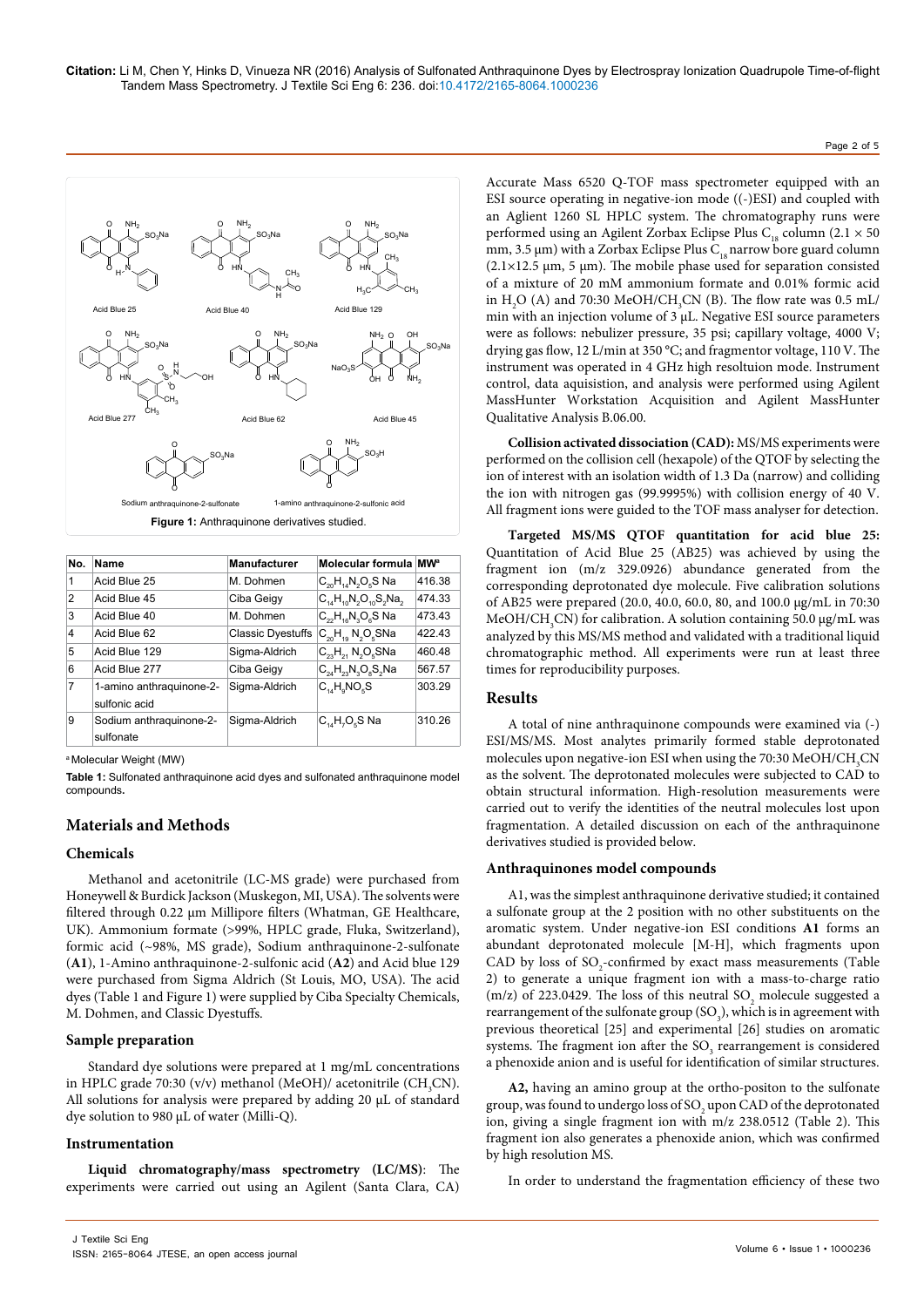# Page 3 of 5

| Analyte (MW)           | $MS$ (m/z) <sup>a</sup>         | MS/MS CAD fragment ions (m/z)                                                                                                                                                                                                                                            |
|------------------------|---------------------------------|--------------------------------------------------------------------------------------------------------------------------------------------------------------------------------------------------------------------------------------------------------------------------|
| A1 (310.26)            | $[M-H]^{-b}$ (287.0022)         | 287.0022 - SO, (223.0409)                                                                                                                                                                                                                                                |
| A2 (303.28)            | [M-H] <sup>-</sup> (302.0129)   | $302.0129 - SO2(238.0512)$                                                                                                                                                                                                                                               |
| Acid blue 25 (416.38)  | [M-H] <sup>-</sup> (393.0529)   | $393.0529 - SO2 (329.0926)$<br>$393.0529 - \text{NHC}_{\text{e}}H_{\text{f}}(301.0944)$<br>$393.0529 - SO2 - NHC6H6$ (329.0926)                                                                                                                                          |
| Acid blue 40 (474.33)  | [M-H] <sup>-</sup> (450.0763)   | $450.0763 - SO2 (386.1151)$<br>$450.0763 - SO2 - C2H3O(386.1151)$<br>$450.0763 - SO2 - C8H9N2O(237.0429)$<br>$450.0763 - SO2 - C8H8NO(252.0540)$                                                                                                                         |
| Acid blue 45 (473.43)  | $[M-H]$ <sup>-</sup> (428.9781) | 428.9781-SO <sub>2</sub> (365.0052)<br>428.9781 - C <sub>c</sub> H <sub>1</sub> ,N (289.0043)<br>428.9781 - $SO_2$ - $SO_2$ (285.0527)                                                                                                                                   |
| Acid blue 62 (422.43)  | $[M-H]$ <sup>-</sup> (399.1009) | 399.1009 - C <sub>c</sub> H <sub>1</sub> (316.0155)<br>$399.1009 - SO2(289.0060)$<br>399.1009 – SO <sub>2</sub> – C <sub>6</sub> H <sub>11</sub> (252.0533)                                                                                                              |
| Acid Blue 129 (460.48) | $[M-H]$ <sup>-</sup> (435.1020) | 435.1020-SO <sub>2</sub> (371.1412)<br>435.1020 - SO <sub>2</sub> - C <sub>2</sub> H <sub>11</sub> (252.0548)<br>435.1020 - SO <sub>2</sub> - C <sub>7</sub> H <sub>12</sub> N (225.0464)                                                                                |
| Acid blue 277 (567.57) | $[M-H]$ <sup>-</sup> (544.0846) | $544.0846 - SO2(480.1213)$<br>$544.0846 - C, H, NO, S$ (420.0780)<br>$544.0846 - SO2 - C2H2NO2S (356.1165)$<br>544.0846 $-C_{10}H_{15}N_{2}O_{3}S$ (301.0045)<br>544.0846 – SO <sub>2</sub> – C <sub>10</sub> H <sub>15</sub> N <sub>2</sub> O <sub>3</sub> S (237.0427) |

**a** The m/z value is the monoisotopic mass. **<sup>b</sup>**Deprotonated molecule, the sodium (Na+) cation under negative-ion ESI conditions will not be added to the m/z value. The m/z value of deprotonated molecule will differ by one or two sodium ions and/or one hydrogen atom from the total molecular weight of the dye.

**Table 2:** Ions formed upon ESI as well as the product ions formed upon CAD experiments for sulfonated dyes.



molecules, the two compounds were fragmented at the same CAD energies (ranging from 10 to 35V in 5V intervals). The Survival Yield (SY) methodology [27-29] was used as defined in Eqn. 1:

$$
SY = \frac{I_p}{I_p + \sum I_f} \tag{1}
$$

where  $I_{\text{p}}$  is the intensity of the precursor ion (deprotonated molecule) and  $\Sigma$  I<sub>f</sub> is the sum of fragment intensities. A higher SY suggests the compound requires higher energy to be fragmented. Comparison of the SY between the compounds **A1** and **A2** is shown in Figure 2. The results suggest that the **A2** requires higher energy to fragment.

A possible explanation of the extra energy needed for fragmentation of **A2** can be related to hydrogen bonding between the hydrogen atom of the amino group and the oxygen atom of the sulfonate group. This can form a six-membered ring that stabilizes the deprotonated



molecule. A proposed mechanism of the sulfonate rearrangement is depicted in Scheme 1. The formation of an epoxide that leads to the cleavage of the  $\mathrm{SO}_2$  molecule has been proven as a favorable pathway by theoretical studies [25].

**Acid dyes containing a secondary aromatic amine:** Acid blue dyes 25, 40, 129 and 277 form abundant deprotonated molecules [M-H]- upon ionization via negative-ion ESI. All deprotonated acid dyes fragment upon CAD with a main fragment ion loss of  $\mathrm{SO}_2$  and a minor fragment ion loss of the secondary aromatic amine (NHC $_{6}$ H<sub>5</sub>, Table 2). These results suggest that the lowest energy pathway of fragmentation is the rearrangement of the sulfonate group to lose  ${SO_2}$  as compared to the loss of the secondary aromatic amine. This characteristic fragmentation pathway is useful in determining possible substituents present on the anthraquinone backbone (Figure 3).

**Acid Blue 62** (AB62) generates an abundant deprotonated molecule upon ionization via negative-ion ESI. CAD experiments showed that deprotonated AB62 dissociated via loss of alkyl group  $C_6H_{11}$  as the main fragment ion (m/z 316.0155) followed by loss of  $SO_2$  (yielding an anion with a m/z of 289.0060, Table 2). These results suggested that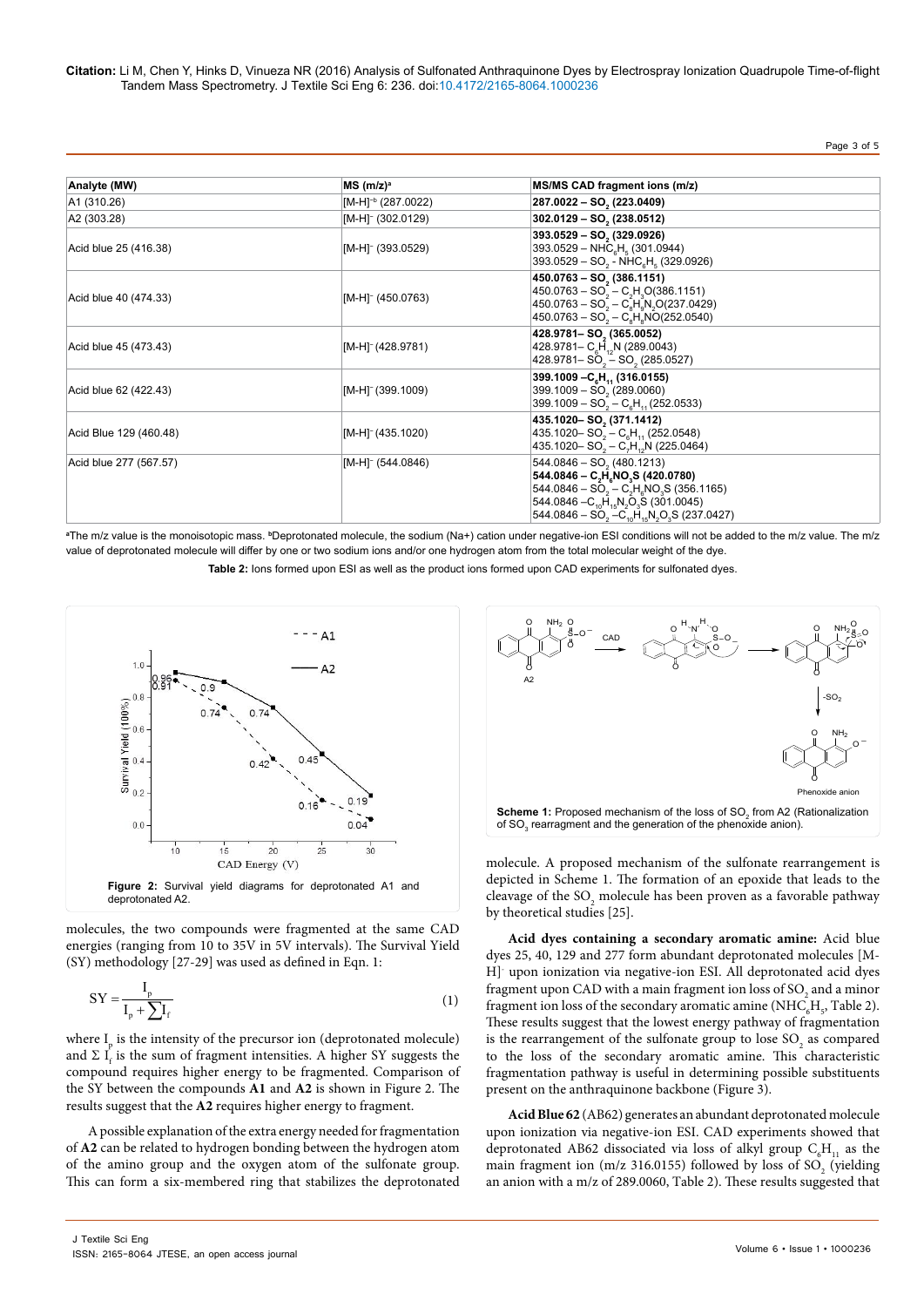Page 4 of 5

the lowest fragmentation energy pathway is the loss of the cyclohexyl group from the deprotonated acid blue as compared to the loss of SO<sub>2</sub>. (Figure 4). Furthermore, this dissociation pathway is different from the ones observed for acid dyes containing secondary aromatic amines as substituents on the anthraquinone backbone.

**Acid Blue 277** forms an abundant deprotonated molecule upon ionization via negative-ion ESI. This ion fragments via loss of  $\rm C_2H_6NO_3S$ to generate the main fragment ion with a m/z 420.0780 followed by the loss of SO<sub>2</sub> (m/z 480.1213, Table 2). This result suggests that the lowest energy path of fragmentation is loss of alkyl groups attached to aromatic ring of the secondary aromatic amine.

The CAD studies of the nine anthraquinone derivatives showed an interesting loss of  $\text{SO}_2$ , which can generate a very stable phenoxide anion useful for quantification by MS/MS. AB25 was selected to test the efficiency of quantitation by this method. The fragment ion with m/z 329.0926, generated upon CAD of the deprotonated ion (m/z 393.0529), was selected for calibration and sample quantification. The calibration curve is showed in Figure 5.

A solution of AB25 with a concentration of 50.0 µg/mL was









represent standard deviation analysis for three replicates. The intercept is 0.1972 and slope 0.0083.

quantified by HPLC and by targeted MS/MS. The results of the AB25 solution were for HPLC 50.77 µg/mL and for Targeted MS/MS 54.64 µg/mL. The percent error for the MS/MS method was 7.62% compared to the HPLC quantification value. The overall results strongly suggest that the phenoxide anion generated by loss of  $SO_2$  by CAD is an exceptional ion for performing MS/MS quantification.

#### **Conclusions**

The deprotonated molecules formed upon negative-ion ESI were subjected to CAD events revealing fragmentation patterns that facilitated the identification of the anthraquinone derivatives. A loss of  $\text{SO}_2$  was observed for all the sulfonated anthraquinone dyes, which indicated a characteristic rearrangement of  $-SO<sub>3</sub>$  functional group to form a stable phenoxide fragment ion. It became clear that this was the dominant fragment ion when the dye contained a secondary aromatic amine substituent (e.g., Acid Blue 25). In the presence of alkyl substituent groups on the anthraquinone backbone, the  $\text{SO}_3$  rearrangement was not the main fragmentation pathway. Quantification by QTOF MS/MS of a sulfonated anthraquinone was feasible when the stable phenoxide anion was selected as observed in the AB25 experiments.

Overall, the fragmentation of acid dyes with similar group functionalities was analyzed. This provided tools for fingerprinting anthraquinone dyes and generating a database of dyes containing sulfonated anthraquinone structures. The results of this study will be applied on the Max Weaver Dye Library for structure characterization.

#### **Acknowledgement**

This work was supported by North Carolina State University startup fund.

#### **References**

- 1. [Edlund PO, Lee ED, Henion JD, Budde WL \(1989\) The determination of](file:///E:/Journals/JTESE/JTESEVolume.6/JTESEVolume%206.1/JTESE6.1_AI/onlinelibrary.wiley.com/doi/10.1002/bms.1200180405/abstract;jsessionid=4CF7626ADD36D23A2C01F06ACC911232.f01t01)  [sulfonated azo dyes in municipal wastewater by ion spray liquid chromatography](file:///E:/Journals/JTESE/JTESEVolume.6/JTESEVolume%206.1/JTESE6.1_AI/onlinelibrary.wiley.com/doi/10.1002/bms.1200180405/abstract;jsessionid=4CF7626ADD36D23A2C01F06ACC911232.f01t01)  [tandem mass spectrometry. Biomed Environ Mass Spectrom 18: 233-240.](file:///E:/Journals/JTESE/JTESEVolume.6/JTESEVolume%206.1/JTESE6.1_AI/onlinelibrary.wiley.com/doi/10.1002/bms.1200180405/abstract;jsessionid=4CF7626ADD36D23A2C01F06ACC911232.f01t01)
- 2. [Fuh M, Chia K \(2002\) Determination of sulphonated azo dyes in food by](http://www.sciencedirect.com/science/article/pii/S0039914001006257)  [ion-pair liquid chromatography with photodiode array and electrospray mass](http://www.sciencedirect.com/science/article/pii/S0039914001006257)  [spectrometry detection. Talanta 56: 663-671.](http://www.sciencedirect.com/science/article/pii/S0039914001006257)
- 3. [Holcapek M, Jandera P, Prikryl J \(1999\) Analysis of sulphonated dyes and](http://www.sciencedirect.com/science/article/pii/S0143720899000510)  [intermediates by electrospray mass spectrometry. Dyes and Pigments 43:](http://www.sciencedirect.com/science/article/pii/S0143720899000510)  [127-137.](http://www.sciencedirect.com/science/article/pii/S0143720899000510)
- 4. [Oliveira DP, Carneiro PA, Sakagami MK, Zanoni MVB, Umbuzeiro GA \(2007\)](http://www.sciencedirect.com/science/article/pii/S1383571806003536)  [Chemical characterization of a dye processing plant effluent—identification](http://www.sciencedirect.com/science/article/pii/S1383571806003536)  [of the mutagenic components. Mutation Research/Genetic Toxicology and](http://www.sciencedirect.com/science/article/pii/S1383571806003536)  [Environmental Mutagenesis 626: 135-142.](http://www.sciencedirect.com/science/article/pii/S1383571806003536)
- 5. [Pan H, Feng J, He G, Cerniglia CE, Chen H \(2012\) Evaluation of impact of](http://www.ncbi.nlm.nih.gov/pubmed/22634331)  [exposure of sudan azo dyes and their metabolites on human intestinal bacteria.](http://www.ncbi.nlm.nih.gov/pubmed/22634331)  [Anaerobe 18: 445-453.](http://www.ncbi.nlm.nih.gov/pubmed/22634331)
- 6. [Hunger K \(2003\) Industrial](https://books.google.co.in/books?hl=en&lr=&id=uAzS4Hk2TgwC&oi=fnd&pg=PR5&dq=Industrial+Dyes:+Chemistry,+Properties,+Applications&ots=e4zpEPS9GW&sig=JimtodRA3Ak1nfCZzXiHIrLuwho#v=onepage&q=Industrial Dyes%3A Chemistry%2C Properties%2C Applications&f=false) Dyes: Chemistry, Properties, Applications. [Weinheim, Germany: Wiley-VCH.](https://books.google.co.in/books?hl=en&lr=&id=uAzS4Hk2TgwC&oi=fnd&pg=PR5&dq=Industrial+Dyes:+Chemistry,+Properties,+Applications&ots=e4zpEPS9GW&sig=JimtodRA3Ak1nfCZzXiHIrLuwho#v=onepage&q=Industrial Dyes%3A Chemistry%2C Properties%2C Applications&f=false)
- 7. [Lecchi P, Zhao J, Wiggins WS, Chen T, Yip PF, et al. \(2009\) A method](http://www.ncbi.nlm.nih.gov/pubmed/19036606)  [for monitoring and controlling reproducibility of intensity data in complex](http://www.ncbi.nlm.nih.gov/pubmed/19036606)  [electrospray mass spectra: A thermometer ion-based strategy. J Am Soc Mass](http://www.ncbi.nlm.nih.gov/pubmed/19036606)  [Spectrom 20: 398-410.](http://www.ncbi.nlm.nih.gov/pubmed/19036606)
- 8. [Habicht SC, Vinueza NR, Archibold EF, Duan P, Kenttämaa HI \(2008\)](http://www.ncbi.nlm.nih.gov/pubmed/18363408)  [Identification of the carboxylic acid functionality by using electrospray ionization](http://www.ncbi.nlm.nih.gov/pubmed/18363408)  [and ion-molecule reactions in a modified linear quadrupole ion trap mass](http://www.ncbi.nlm.nih.gov/pubmed/18363408)  [spectrometer. Anal Chem 80: 3416-3421.](http://www.ncbi.nlm.nih.gov/pubmed/18363408)
- 9. [Prakash C, Shaffer CL, Nedderman A \(2007\) Analytical strategies for identifying](http://www.ncbi.nlm.nih.gov/pubmed/17405144)  [drug metabolites. Mass Spectrom Rev 26: 340-369.](http://www.ncbi.nlm.nih.gov/pubmed/17405144)
- 10. [Ma SK, Chowdhury SB, Alton K \(2006\) Application of mass spectrometry for](http://www.ncbi.nlm.nih.gov/pubmed/16787159)  [metabolite identification. Curr Drug Metab 7: 503-523.](http://www.ncbi.nlm.nih.gov/pubmed/16787159)
- 11. [Auld J, Hastie DR \(2009\) Tandem mass spectrometry and multiple reaction](http://www.sciencedirect.com/science/article/pii/S1387380609000669)  [monitoring using an atmospheric pressure chemical ionization triple quadruple](http://www.sciencedirect.com/science/article/pii/S1387380609000669)